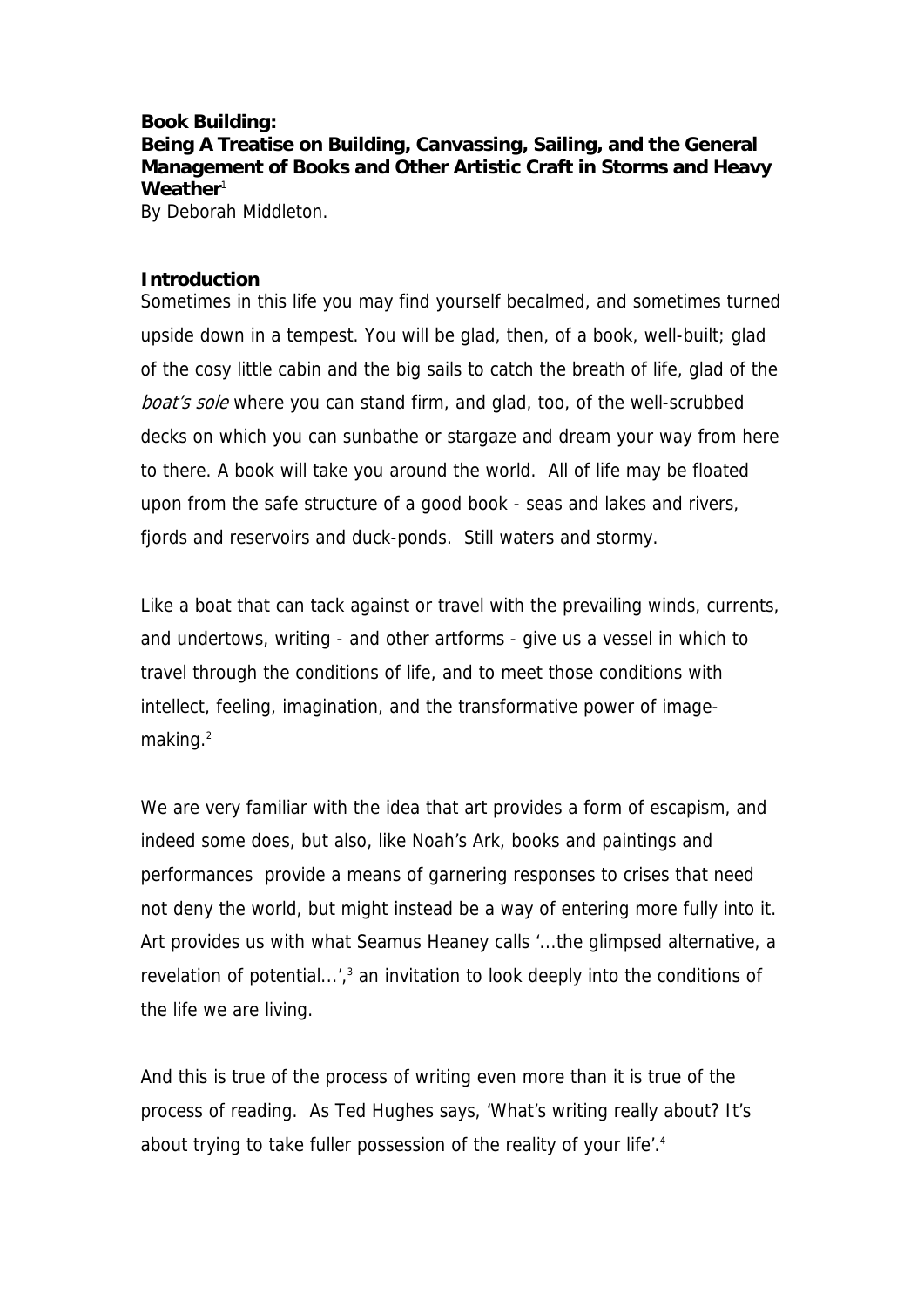In finding language, achieving aesthetic distance, turning our raw experiences into 'cooked' imagery, we process the events of our life in closeup. We bend close to the stuff of our experience and turn it around in our minds, trying it in different hands, different tongues, approaching with different tools until we find the way to say it that allows the experience to pass from us in a communicable form. Writing gives us a reason to pay close attention. As does painting, performing, any of the arts which invite us to translate experience into imagery or form. When we create, we enter into a process of construction as tangible, as crucial, and as liberating as the work of building ourselves a life raft!

Books, like boats, carry us and our little cargoes - all our baggage, memories, identities, packing crates full of coconuts, bananas, and the occasional stowaway spider. The lives we write are saved for us - we take into the ark all the pairs who will otherwise perish - our ghost selves and the lovers we lost. Two by two.

Tonight, I wish to talk less about the boat, and more about the work of the boat-yard; less about the building of a *book*, and more about the process of book-building. Like many of the weekend hobbyists at the boatyard, I am interested in the joy of the process, and how one makes it happen. I am convinced of the importance of talking about writing practice, performance practice, as a way of - and to - life. This lecture is about book-building for love, about keeping one's heart in the process, regardless of the outcome; it's not for those who are only in it for the big regatta, not for those with half an eye on the day trippers who will pay for pleasure cruising.

My headings take their titles from a nineteenth century manual on boatbuilding.<sup>5</sup> There are, however, no blue-prints here, only reflections on the process of *writing as practice*. (For 'writing' at any point feel free to read the creativity of any sort).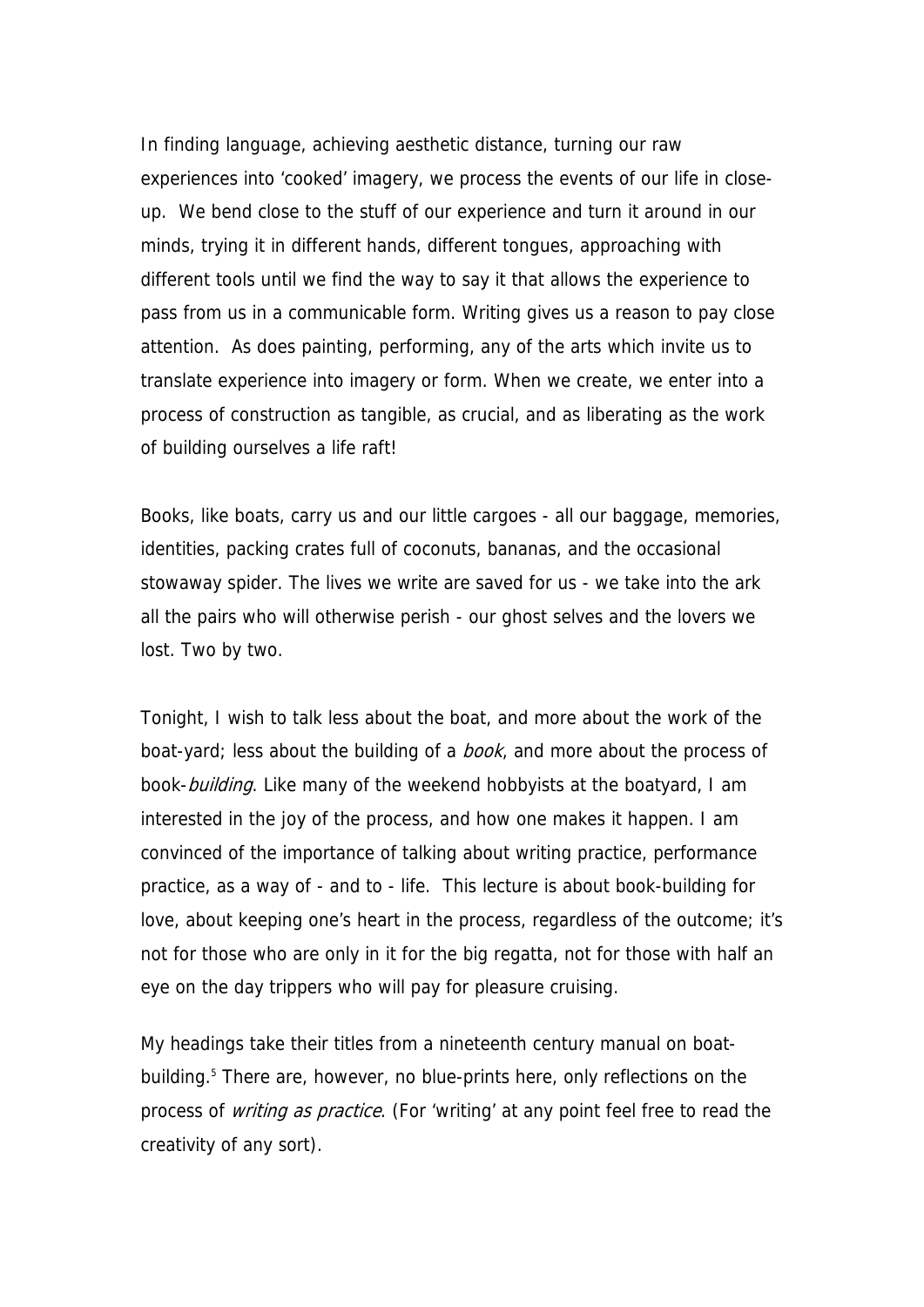# **Resistance & Displacement**

To write is daunting. You may not want to turn up at the boat yard day after day in all weathers. You may prefer to visit the chandler's shop and buy things instead - pens, papers, filing systems. You may prefer to spend the whole day imagining the launch party, before you've even bought the wood or gone to the timber yard.

As with reluctance to talk things through in therapy, not wanting to write is always resistance, and it always means that there is something to be said! Better to face it now and get to work than mooch around the marina all day looking at other people's books, or to spend your life in the sail loft dreaming of the high seas.

Displacement refers to 'the weight of water which a ship displaces when she is floating'. As all writers know, 'displacement' also describes those activities which become suddenly urgent whilst resistance is in play. This is beautifully encapsulated in **Advice to Writers** by Billy Collins:

Even if it keeps you up all night, wash down the walls and scrub the floor of your study before composing a syllable. Clean the place as if the Pope were on his way. Spotlessness is the niece of inspiration.<sup>6</sup>

Similarly, Raymond Carver tells us about

[the] man who chooses to blab on the phone all day, or else write stupid letters while he lets his poems go unattended and uncared for, abandonedor worse, unattempted. This man doesn't deserve poems and they shouldn't be given to him in any form. His poems, should he ever produce any more, ought to be eaten by mice.<sup>7</sup>

One means of sidestepping resistance is to develop, over time, a consistent and sustained writing practice - a daily (or otherwise regular) discipline of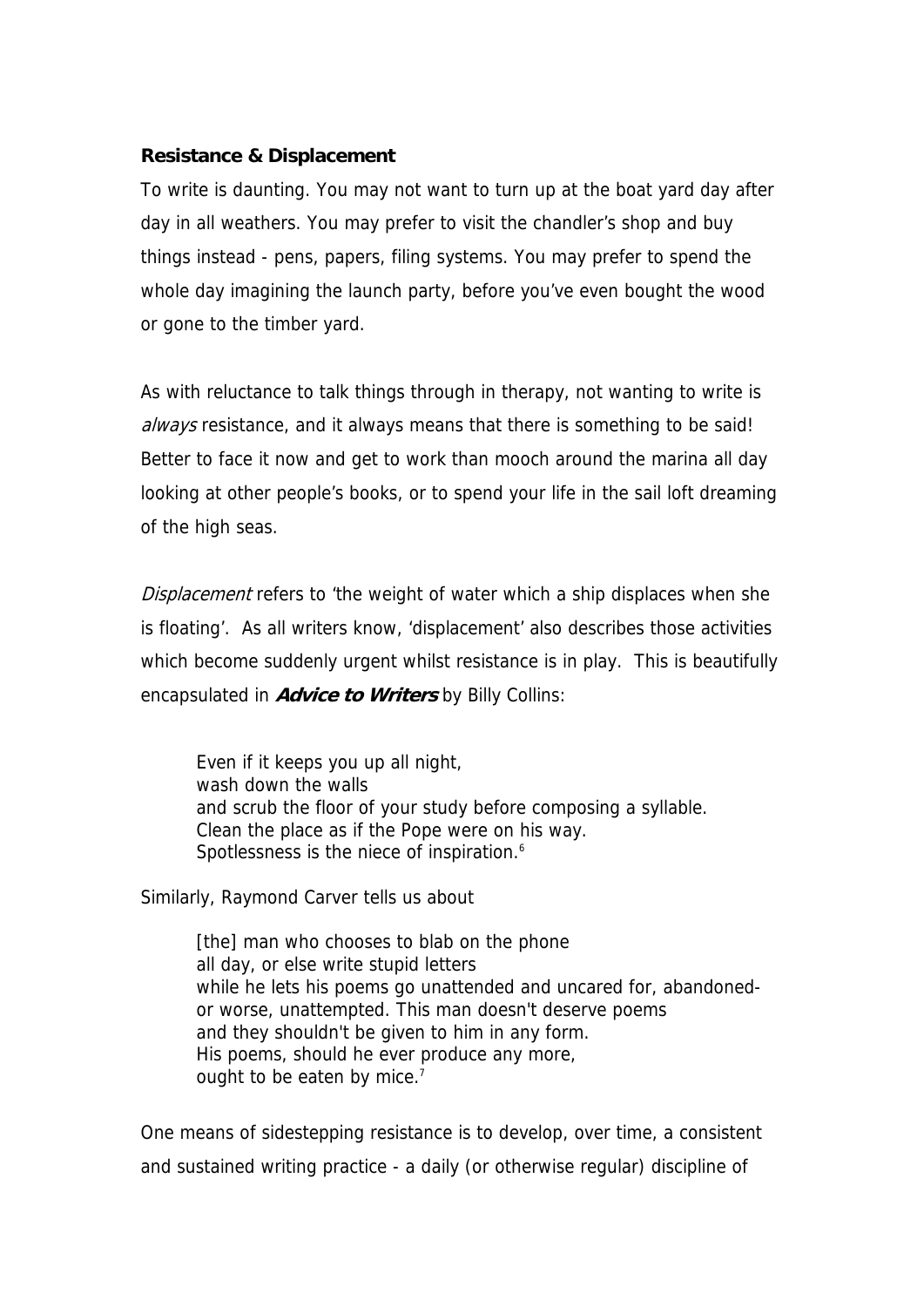coming to the page, even when one feels least like it, even when one has nothing to say.<sup>8</sup> As one writing teacher points out : '...we never question the feasibility of a football team practicing long hours for one game; yet in writing we rarely give ourselves the space for practice'.<sup>9</sup>

In writing practice, we give ourselves freedom to explore, to experiment, and even to write badly. Letting go, for now, of judgements and expectations, and relinquishing the habit of 'end-gaining' - focusing too soon and too hard on the outcome - we develop a more fluid and also a more disciplined approach to writing. With regular practice, '...you train your mind to cut through or ignore your resistance'.<sup>10</sup> Whilst *not* thinking about book-building, you grow the strength, the confidence, the stamina, the ideas, the imagery, and the skills that will eventually be ready to turn themselves into poems, stories, full-length novels, CDs and feature films!

## **Stability**

There are two important types of stability in writing - that of the book, and that of the book builder. It could be said that the stability of a particular piece of writing depends upon structure and form. We might look for the right fit, the consistent line, the watertight metaphor, a conceit that holds water - but unless you are making deliberate experiments in formal construction, I suggest letting the form and the structure arise in relation to the subject. I think that Stability comes out of the work finding its own feet.

To my mind, stability in the writing comes from stability in the writer - when my general condition as a human being is in good shape, my pen flies and I slice through all the waters I turn my prow to! Stability is also born of trust in the process; relinquishing our attempts at controlling the outcome, we instead focus on the present reality of daily practice. When the sails are set, they will fill and draw, so hunker down, find your seat, take your pen. Let your daily writing practice be the ballasted keel that keeps the book, and you,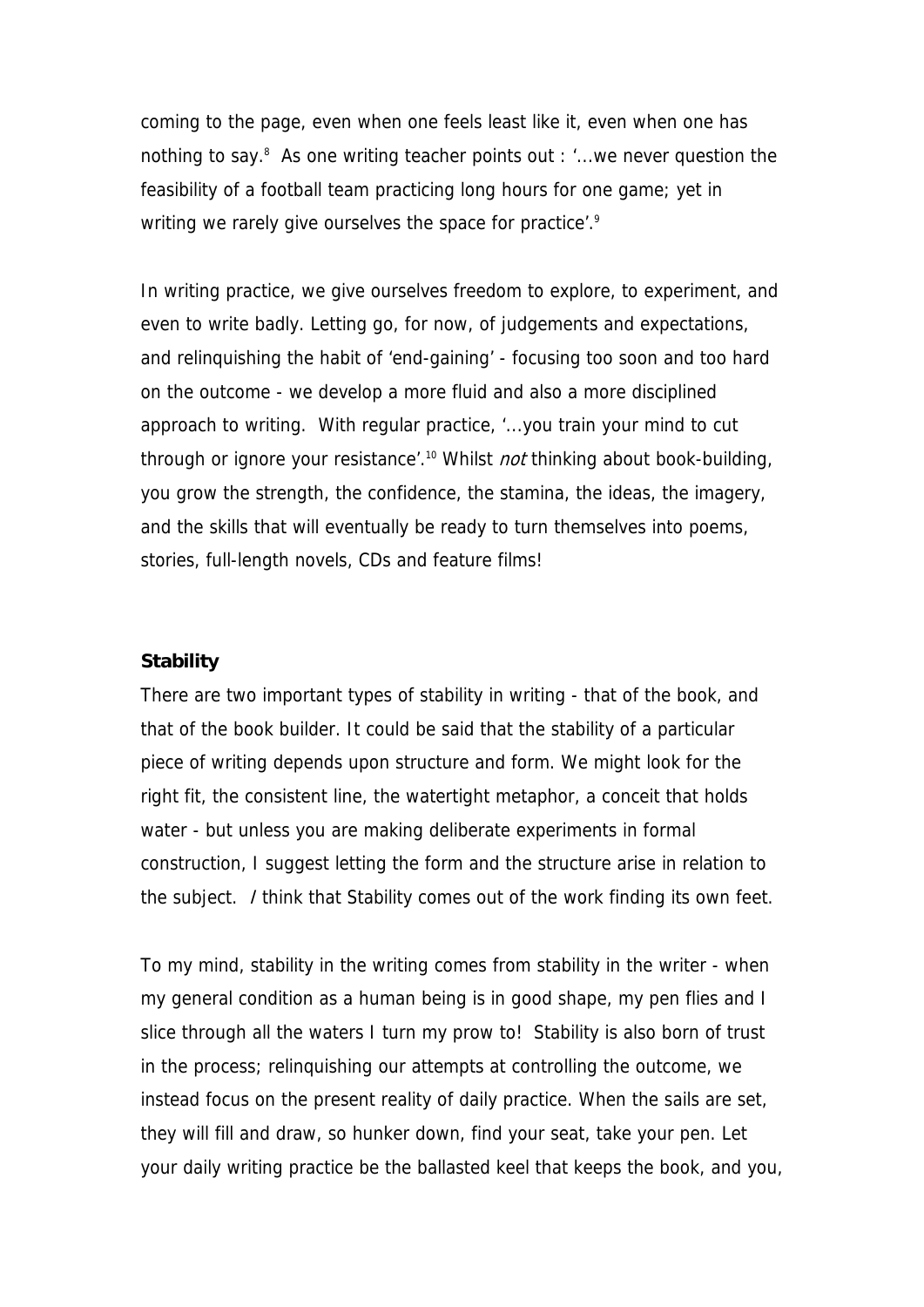afloat and alive.

#### **Materials**

Books are built from images, words, ideas; language honed like wood, turned and cut through so that the secret etymology runs visible like a grain in the timber. To work in this wood, you will need tools - a pen, a notebook... You will also need a nice boatyard, preferably by a river. The river should be large enough for you slip and launch that book when she's ready, but quiet too. Not too much traffic up and down outside your workshop. Not too many distractions. Still, there must be trees, and light glancing and dancing on the water, and the river must sing to you, all day long, the song of the seas it runs to.

Wood. The fine wood of fine trees. Choose rose-wood, dog-wood, ponderosa pine. Season it as your life is seasoned, as life has seasoned you. Let things stand for a long time. Let the sap settle - all that anger, passion, desperate love - the sting of spring that the timber smacked of when she was first cut. Let the sap settle and the wounds that just now cry resinny tears, let them heal a little, grow quiet, and the green of it turn to rust.

Later you will slice through those timbers that were once the living limbs of a tree or a life; you will slice through with equanimity and a band-saw. And then, let your own fingers trace the grain of that wood, the stories you didn't even know were in there - a hard winter, a spurt of happiness - the cycles of growing. Wax will stop the wood drying out too fast... book building takes time, no matter what you hear about Kerouac racing through **On The Road**. Too fast, and the imagery might be brittle, the conceits easily broken, the language dry and dusty. Wax your way through an organic process with time, patience, and candle light when you work into the night. Writing teacher, Natalie Goldberg tells us that 'It takes a while for our experience to sift through our consciousness'.<sup>11</sup>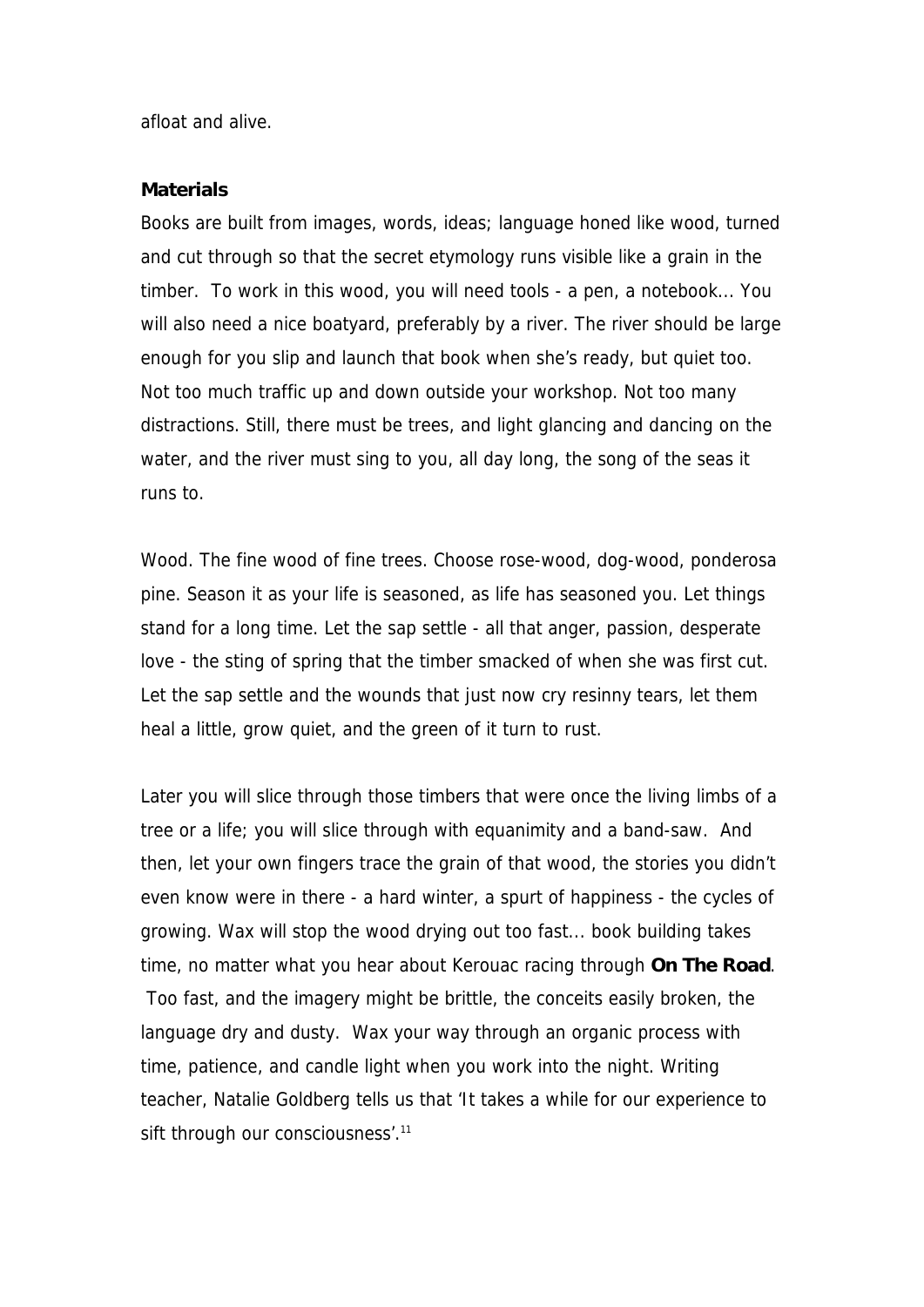She calls it 'composting' - the process of allowing experience to decompose into our bodies<sup>12</sup>. Another image is 'cooking' - letting things bubble and simmer a while - the liquid boils off and we get down to the saucy stuff. In book-building, sometimes we need to make size - a kind of glue for holding the spine on a book, or for making a base-coat on which the shiny colours will seize and hold. Size is made by cooking old animal bones, but for the best books, we use our own bones, the bones of our own experiences. We might not always like the smell of our old bones cooking - size doesn't make the most appetising soup, but it does make a good base.

As everyone will tell you, use local materials. The stuff of your own experience. But don't be afraid, also, to throw in a touch of the exotic. For instance, I once built a book using only a tin bath tub, my bedroom slippers, and a roll of Tibetan prayer flags brought back from Lhasa by an old boyfriend.

Because writing is inevitably an act of fiction, no matter how factual your sources, you can make imaginative leaps and bring the worlds that you have never been to, to you. Writing out of our own experience does not mean limiting ourselves to the four walls of our small, perhaps untravelled, lives. I am told that Jeanette Winterson wrote **The Passion** without ever having been to Venice. Her's is a Venice of the heart - it fits her story and her style perfectly and she gets it just right. Remember what Kafka told us?

It is not necessary that you leave the house. Remain at your table and listen. Do not even listen, only wait. Do not even wait, be wholly still and alone. The world will present itself to you for its unmasking, it can do no other, in ecstasy it will writhe at your feet.<sup>13'</sup>

#### **Assembling and Fairing the Hull**

Sail plans are sometimes called 'Dream Sheets'. Draw your own. Shopbought dreams will never do. Best to spend a little while dreaming in the sail loft. Better yet, take a ketch on the water - a real little self-sailer - complete with star-charts for both hemispheres, follow the favourable winds to warm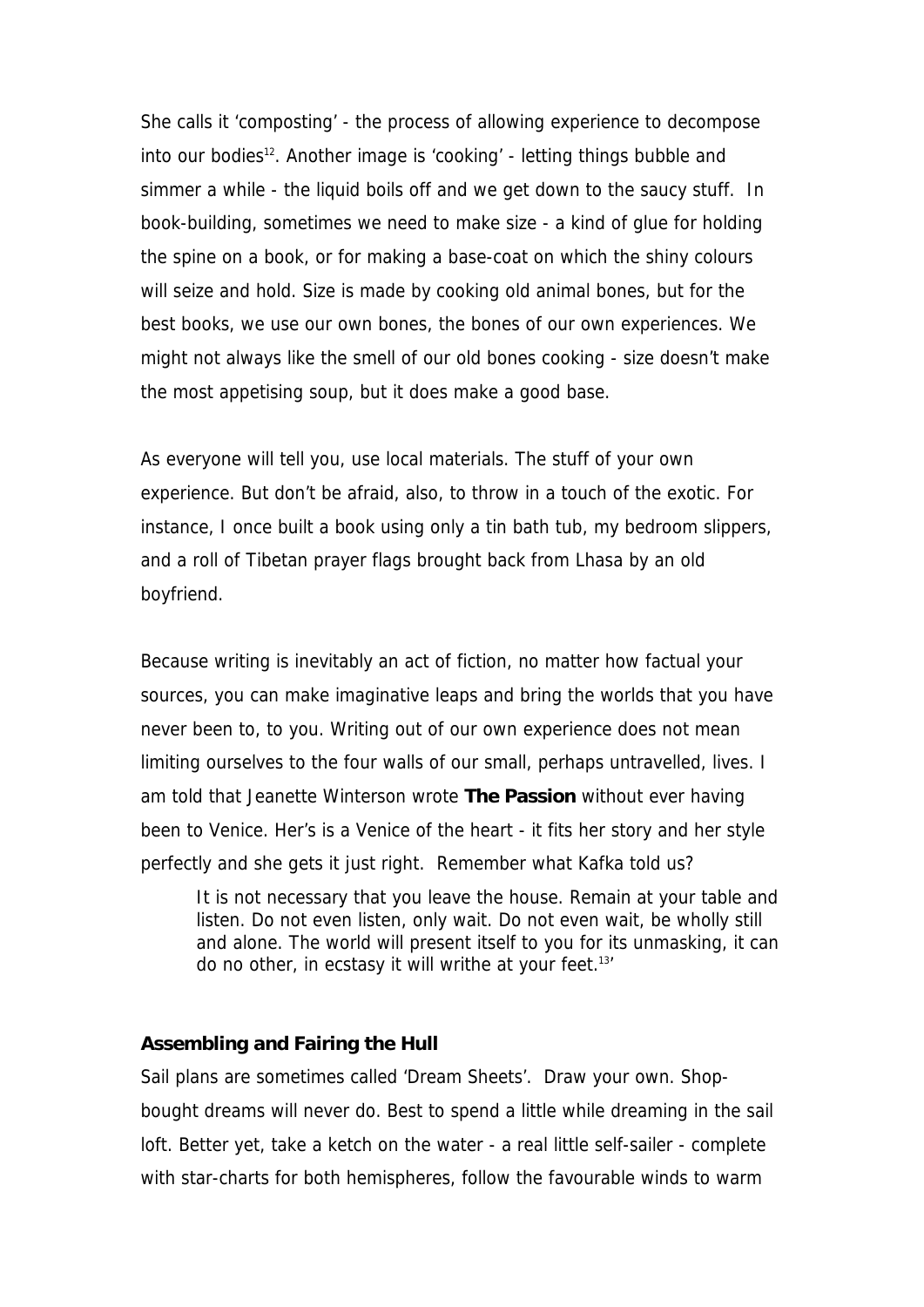waters, calm seas, and nights of sparkling stars. Have some time off work for this. Put your best effort into lying on the decks of that ketch and star-gazing until the dream-book starts to cook in your sun-stroked brain. Dream of beautiful hand-made paper, illuminated with gold-leaf and calligraphy, little miniature illustrations in oils, and a gold-clad catch on the cover. A picaresque novella; a novelesque bagatella! Consider pages, chapter headings, titles, sub-titles and dedications. Fall asleep thinking of it, wake up and write down on the dream sheets whatever you are dreaming between the bedsheets.

Write and rewrite. Sand back and repair. If it rains when the tarpaulins are off, you may have to sand again, back to the grain, paint again with long strokes of brush, little dabs of colour. Construct pieces according to the logic of the dream sheets. You may have to assemble them in many ways before they begin to resemble a poem, and then a book.

Galway Kinnell reports that the master-builder, Keats, when building 'Nightingale -

…wrote it quickly, on scraps of paper, which he then stuck in his pocket, but when he got home he couldn't figure out the order of the stanzas, and he and a friend spread the papers on a table, and they made some sense of them, but he isn't sure to this day if they got it right.<sup>14</sup>

Writing Practice encourages the consistent production of pieces of writing, out of which themes, images, and ideas for complete works will develop organically. The final product is not directly aimed for, but allowed to emerge. In this way, the writing speaks to us, as well as speaking through us. Often, writing can surprise the writer, as Eamon Grennan tells us in his poem, Detail,

I began to understand how a poem can happen: you have your eye on a small elusive detail, pursuing its music, when a terrible truth strikes and your heart cries out, being carried off.<sup>15</sup>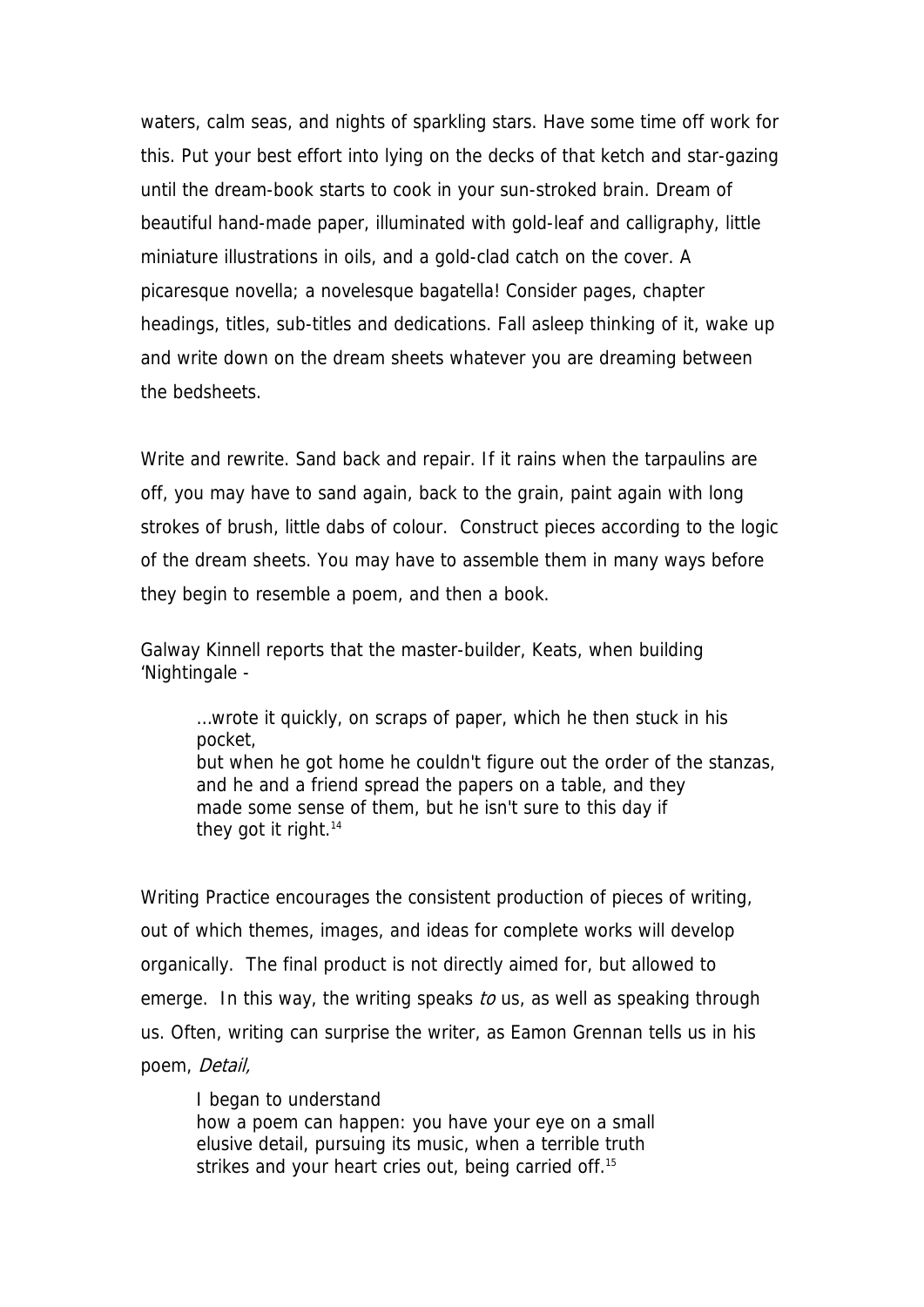Thus, we write, not in order to tell what we know, but in order to discover for ourselves the secrets inside our own experiences, or dreams, or halfconceived imaginings.

#### **Storm Management**

Since we will never escape the storms of this world, perhaps it is better that we experience them fully, all the way through the process of expression into self-knowledge. A writing practice gives us this opportunity. Writing will not protect us from the world, or from ourselves. We do not construct a gently floating home in a safe harbour, when we set out to write. The very act of book-building invites the storm. But turning up at the page, day after day, engaging with what is there, however tempestuous, we start to get our sealegs, to know how to go about in a squall, crest big breakers, run fast down the tiniest stream of a warm wind. In the end, book-building is less about the book itself, and more about the builder. Less about constructing a glossy wooden packet to paddle the Mississippi, bedecked in bunting and peopled by dandies. Less about the launch, and more about the hours in the boat yard.

The joy and treasure of the book-building process (the

performance/sculpture/story-building process) is that we discover things we did not think we knew. Creative practice takes us deeply into the experience of our lives - that which just might otherwise escape us. Writing is an antidote to the malaise of letting life pass us by. All of life, sooner or later, will come through the boatyard, and if we are there, in our overalls, chisel in hand, then we just might catch that passing moment of life and bring it into focus, turn it as wood is turned, until we see clearly; polish it as wood is polished, until we can see ourselves reflected there.

If we build well, then the books go on without us, taking other people through the storms or into the lovely waters, but first of all we don our overalls, sharpen the saw, set to work... a boat... an ark... a passenger list...